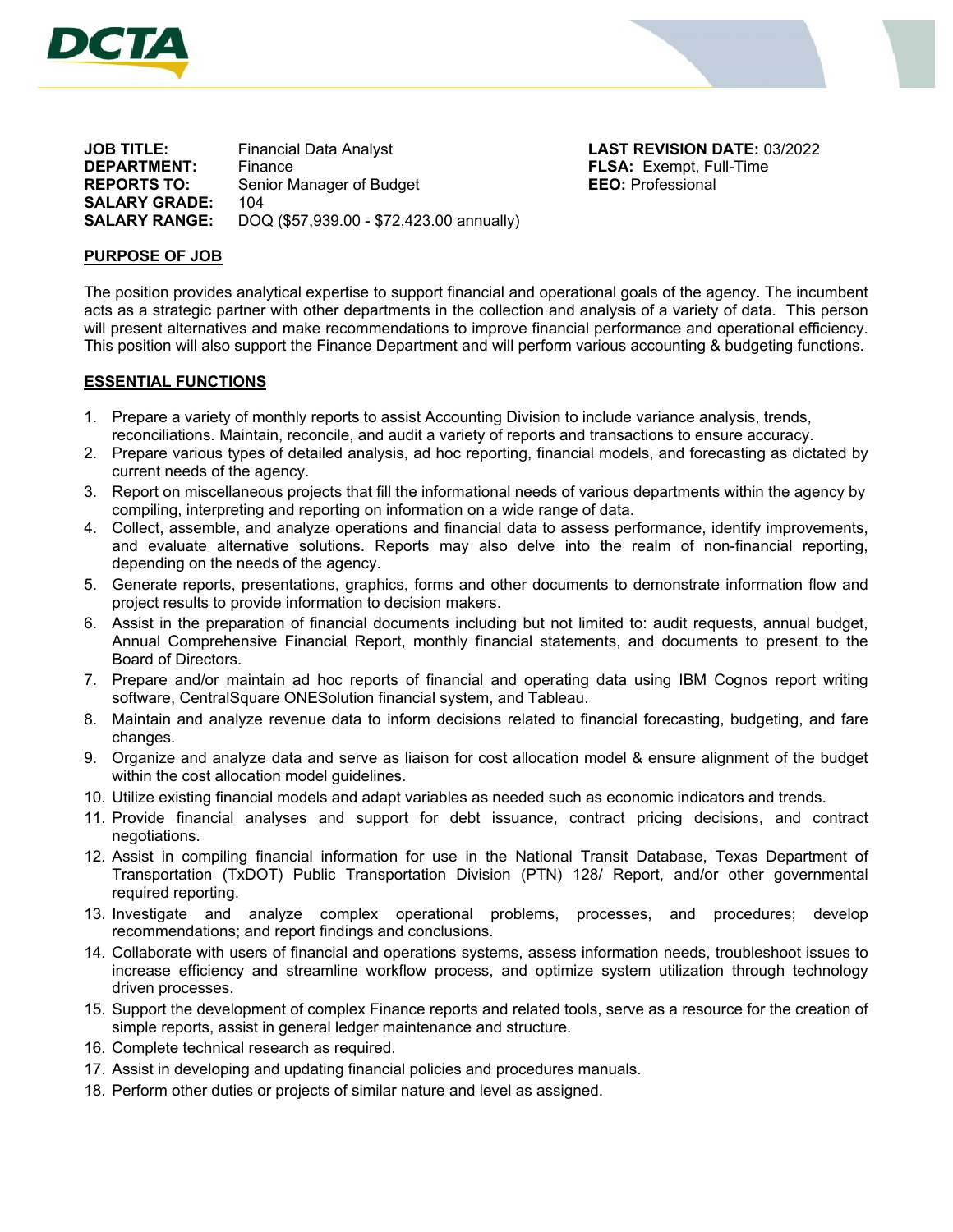



## **REQUIREMENTS TO PERFORM WORK**

**Education & Experience:** (Any equivalent combination of education and experience)

Bachelor's degree in accounting, finance, business administration, public administration, or other related field from an accredited college or university. Minimum of three (3) years of professional experience in financial analysis or related field, preferably in public transportation, municipal government, or similar environment.

**Special Requirements:** Hold a current valid Texas Driver's License or have the ability to obtain one upon entry into the position.

### **Knowledge of:**

- Generally Accepted Accounting Principles (GAAP), Governmental Accounting Standards Board (GASB) requirements
- Microsoft Office suite including Word, Excel, Outlook, PowerPoint
- Experience with CentralSquare ONESolution Finance and/or IBM COGNOS report writing software highly preferred
- Experience with Tableau visual software preferred

## **Ability to:**

- Work independently to perform a variety of functions and manage multiple projects at one time while working in a dynamic environment with changing priorities to meet established deadlines
- Demonstrate a professional level of expertise and high level of discretion and judgment to support and inform decision-making processes while upholding confidentiality when applicable
- Establish cooperative working relationships and communicate effectively and sensitively with all levels of staff, both verbally and in writing
- Exhibit strong problem-solving skills and exceptional customer service orientation

### *The ideal candidate will:*

- Possess a positive attitude, and practices good judgement, while open to receiving/providing feedback
- Hold the ability to get along with others, individually and in a large group. Has the desire to care for the organization's well-being and for the co-workers he/she interacts with. Interested in partaking in group development and team building activities
- Be open to collaborate and work in a team-oriented and helping environment
- Possess an influential and welcoming communication style
- Foster a culture that values critical thinking and problem solving; and encourages constructive feedback, engagement, inclusion, and diversity at all levels

# **PHYSICAL ACTIVITIES**

Physical activities include, but are not limited to: on a continuous basis, sitting at a desk for long periods of time; researching information both in written form and on the computer; using a computer and monitor for long periods of time; intermittently twisting and reaching office equipment; writing or using keyboard to communicate through written means; lifting light weight; reaching above the waist and reaching below the waist; repetitive motion and fingering when using computer keyboard; and talking and hearing when dealing with internal and external customers. The essential functions of this position require the daily use of a computer and telephone. The essential functions of this position are performed in an office environment.

# **Additional perks and benefits that accompany full-time employment with DCTA:**

- $\triangleright$  Telecommuting options available, if suitable for your position.
- $\triangleright$  Flexible office hours are permitted, given a regular 8-hour workday that brackets the agency's core hours from 9:00am – 4:00pm (i.e. 7:30 am to 4:30pm, or 9:00am to 6:00pm). These flex hours are coordinated with your supervisor.
- $\triangleright$  One 8-hour paid day off for your birthday.